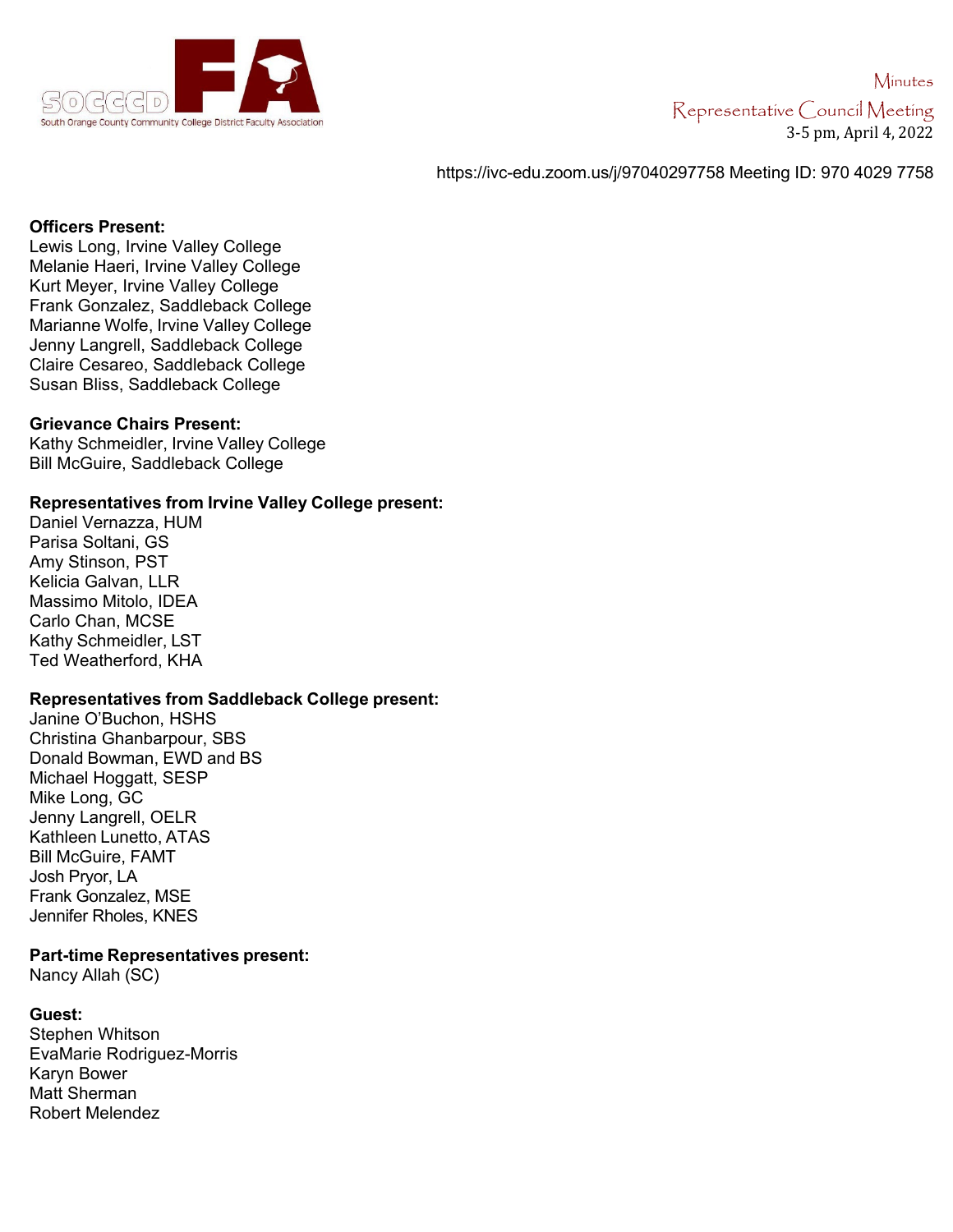Call to Order (3:03pm)

- 1) Meeting Items
	- a) Introduction of Guests
	- b) Adoption of Agenda
	- c) Approval of Minutes:
		- i) March 7, 20221 (attachment A)
		- ii) Motion moves: Melanie H, Second: Parisa S; no discussion, motion approved
- 2) Officer and Committee Reports
	- a) Secretary's Report—Marianne Wolfe
		- i) Communications Advisory Committee
			- Spring newsletter will be out May 2022
			- CCA Spring Conference April 29 May 1 in Irvine, let us know if you are interested in attending. We send 17 delegates and the cost of registration and hotel are covered by CCA this year.
	- b) Organizing Committee Report—Melanie Haeri
		- i) No report
	- c) Part-time Committee Report—Susan Bliss
		- i) AB 1752 require districts to pay parity wages for PT employees. Susan posted the bill and ways to write in support of the bill
		- ii) Will need to put out an email stating FA is supporting the PT parity and please support the bill and contact your representative. Bill is co-sponsored by CFT, CCA, CTA. Long Beach City College has filled a lawsuit against their district for not paying their PT faculty minimum wage amounts due to the work they are expected to complete unpaid.
		- iii) Emails went out to PT for membership recruitment.
		- iv) Friday, May  $6<sup>th</sup>$  How to Apply for Unemployment workshop.
	- d) Treasurer's Report—Frank Gonzalez
		- i) Budget Advisory Committee
			- Deposits of dues have not cleared yet, so the amounts and budget have not changed much.
			- Status of PAC budget a little more than \$80,000 to be used for the next election cycle.
			- If you want to attend IVC Gala, let Frank know.
	- e) Negotiations Report—Claire Cesareo
		- i) Still working on the student evaluations stalled right now. Waiting for updates to move forward.
		- ii) Q: Instructors need to post the syllabi to the website deadline has changed from prior contracts. Is there a specific time we need to publish them to the site?
		- iii) A: Yes, you still have to publish the syllabi to the website, but we don't feel that controlling how you teach your course to be included in contract. But, yes, you need to upload it still.
		- iv) Q: Will negotiations of COLA happen?
		- v) A: Yes, we need to wait until the May revise to see where it ends up before we reopen that discussion.
		- vi) A: We always get questions about retirement incentives and "golden handshakes" the official information is that just this spring 2022 the District is paying off the annuity from the prior retirement incentive. They didn't offer one this year because they did not start the process early enough this year. But we do not handle that negotiation, the District handles all of that. If there are people interested in that incentive, tell them to reach out to the District to show there is interest.
		- vii) Q: Who should they reach out to?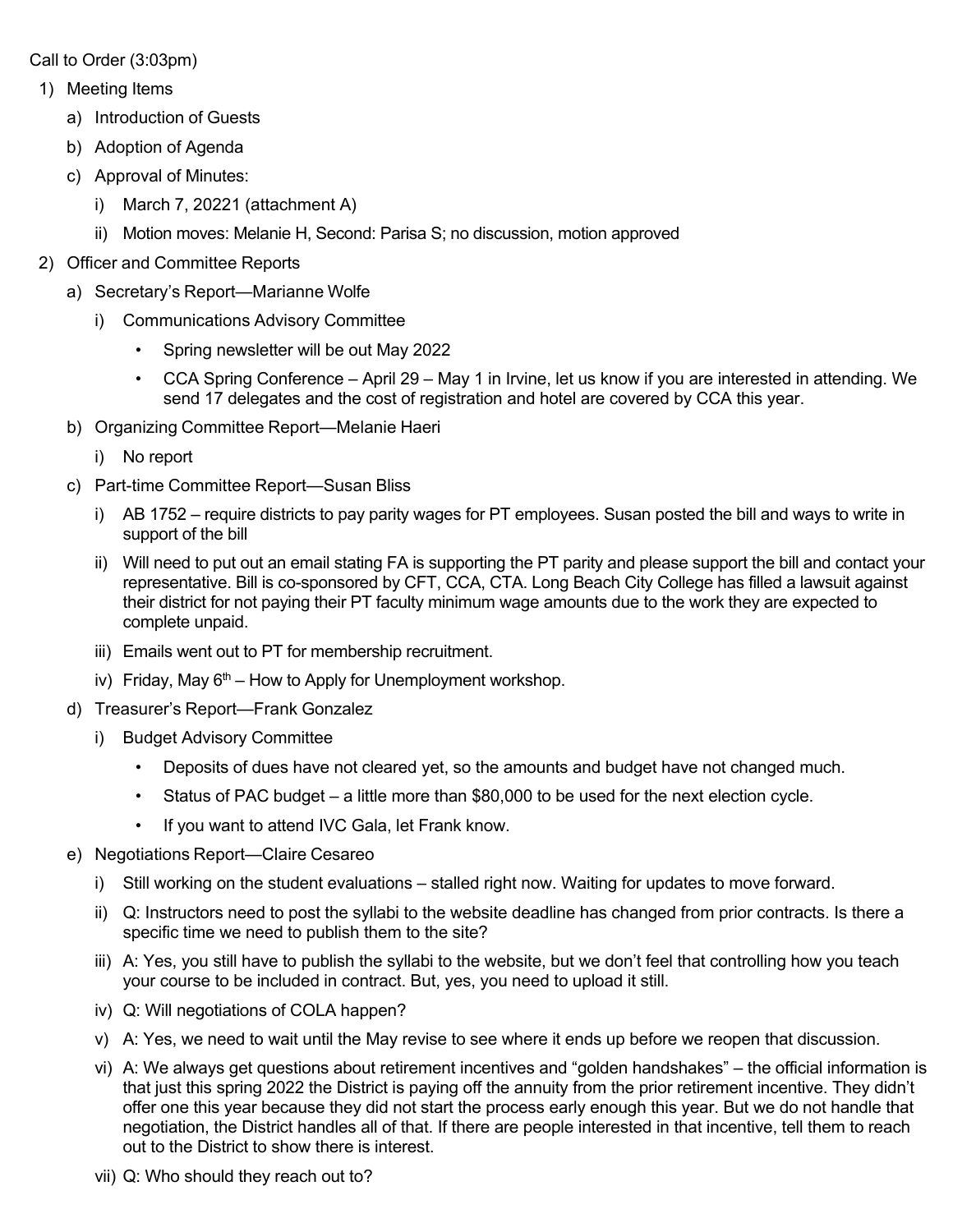viii) A: Reach out to Vice Chancellor of HR individually to make a bigger impact of interest.

- f) Membership Report—Jenny Langrell
	- i) Membership Advisory Committee
		- Reaching out to PTs, just added 6 more members.
		- Let Jenny know if you have any questions about membership.
- g) PAC Update Lewis Long
	- i) PAC will offer interviews to any candidates who are running even if we support another candidate.

# 3) Discussion Items

- a) Faculty Association Officer and Representative Election, April 25-29; nomination deadline **TODAY!** 
	- i) Currently these are the schools that do not have reps nominated:
		- **IVC Arts, Business Science, Social and Behavioral Sciences**
		- **SC Business Science & Economic Workforce Development; Student Equity & Special Programs; Counseling Services; Fine Arts & Media Technology; Kinesiology & Athletics; Liberal Arts; Extended Learning**
	- ii) If no one nominates you by midnight tonight, you will not appear on the ballot and your school will not be able to have a representative added to the Rep Council until October-ish.
	- iii) You can nominate yourself. Email them [facultyassociation@socccd.edu](mailto:facultyassociation@socccd.edu) to let them know the nominees
	- iv) If there are multiple people running for the same position, there will be a chance to write a statement of interested that will be shared in the ballot
	- v) Q: If the two areas in counseling at SC gets combined, will there be two reps still on the council or what would happen?
	- vi) A: No, it will still be 1 rep and 1 alternate, but the weight of votes would still be the same since the weight of the votes are based on membership in school
	- vii) Q: What happens if there are 2 departments now and there are 2 reps that are voted in but the areas are combined later this year? How would we choose which rep would stay in the council?
	- viii) A: It could be a special election that takes place. Things are constantly changing, so we wait until this happens and can plan from there.
	- ix) A: The SC SESP rep would be willing to drop out if there is a combined department. Counseling would be listed as the existing rep from discussions from SC.
- b) District BP/AR 7345, Catastrophic Leave—District proposal (attachment B)
	- i) New policy now that District wants to implement would change the donated emergency leave to be donated to a pool/bank and those who need it would get to draw from this pool. Instead of you donating the leave to a specific individual person, it would get to be used by anyone in need. There is push back because people are hesitant to give sick leave to anyone and not know who is using it.
	- ii) Another component, PT faculty cannot use this productively and you cannot use the emergency sick leave bank unless you donated to it previously. You are not limited to take out what you have put in though.
	- iii) Send concerns, comments, issues to Lewis. He already has collected some concerns and will share that with VCHR.
	- iv) Q: What happens if the pool runs out?
- 4) Action Items
	- a) Masking requirement for publicly accessible spaces
		- i) Concern to ask that publicly accessible indoor spaces still require mask mandates
		- ii) Q: Does "public space" include classrooms?
		- iii) A: No, it would be library, counseling area, student services, etc that are open to the public. Classrooms are not open to the public – only to students enrolled in the class.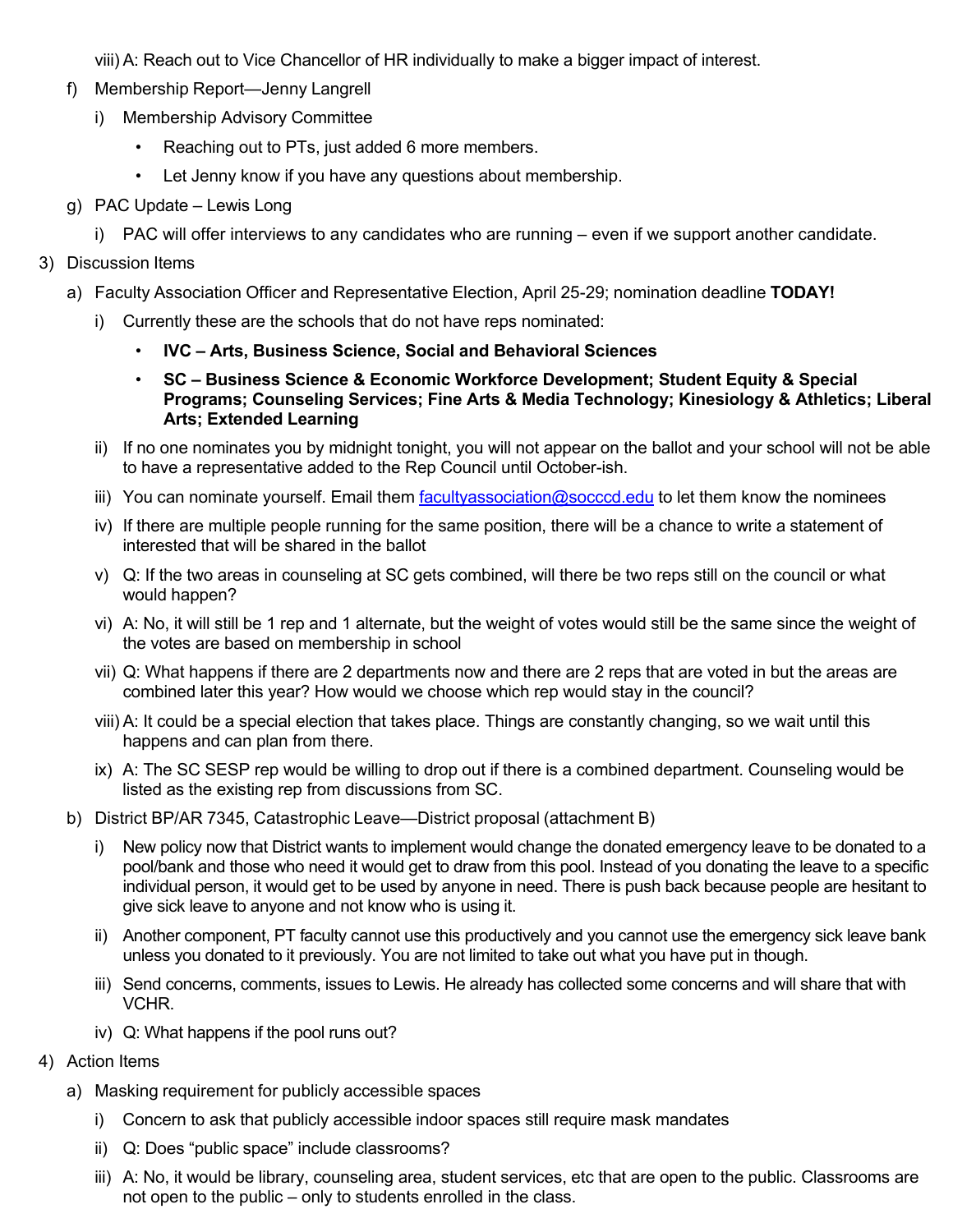- iv) Q: Would this include faculty offices and any visitors?
- v) A: It would be tied to the assignment and load so not your office. We want to tie it to the location of the loads.
- vi) Motion by Melanie H: The FA supports requiring masks for all individuals in areas served by counselors and librarians; Seconded: Kathy S
- vii) Discussion:
	- Q: This would be a mask mandate from all involved? Public and faculty and staff?
	- A: I would make a friendly amendment to require masks by personnel in those areas.
	- Q: Have ALL the librarians and counselor said they want this? Because if not everyone has asked for this, we are now enforcing the mask mandate on those who want to end the mask mandate.
	- A: Many PT counselors have brought up concerns that their safety is being disregarded. They asked for advice and if/how the FA could help them.
	- C: It has NOT been brought up to the Counseling Department at SC. There are mixed feelings about it. Most would be okay with it. If there are students that are campus eligible then they can come in-person. If they are not campus eligible, they would be offered remote counseling services.
	- C: The Learning Disability Specialists would need to be added to the list since they are technically not counselors.
	- Q: As a different idea, could we add another addendum that the faculty in those areas be allowed to ask people to wear masks individually?
	- C: The concern is about those who are unvaccinated to wear masks. We want to make sure to protect the freedom of the faculty member who may not want to wear a mask.
	- Q: Do we have time to reach out to our departments to ask?
	- Q: How can we give freedom to both sides?
	- A: We can make a motion to table this as well.
	- C: The real concern here is that we are getting unvaccinated people. Can we change it to all those being served have to wear the masks? So, it is more about the people they are working with rather than everyone in that area?
	- C: Two ways to steer this. One, we can make the motion to be more along the lines of what was shared to empower the faculty to require those they are working with to wear masks.
	- C: Two proposed friendly amendments: 1) add LD specialists; 2) amend to require masks of those being served, rather than faculty.
	- C: All those served in the 3 areas we discussed would need to show proof of vaccination or testing clearance prior to being served or wear a mask to receive services.
	- C: Just so you know, the Saddleback college President is absolutely opposed to requiring on-the-spot vaccination proof
	- C: Anything (provisional or tabling) that would allow the student service faculty to weigh in on this would be appreciated.
	- C: If there is a subsequent amount of concern for the SC faculty, then there should be a motion to table.

viii) Motion to table (non-debatable) until next meeting in May: Mike L.

- **Ayes: 32 Nay: 16 Abstain: 3**
- **Advisory straw vote: Ayes: 28 Nay: 6 Abstain: 11**
- b) Hiring committee Faculty Association Representatives:
	- i) Executive Assistant to the VCETS
		- Kathy S is available to serve unless someone else wants to serve
		- Good experience for those who want to move into administrative roles because this can be a good role to